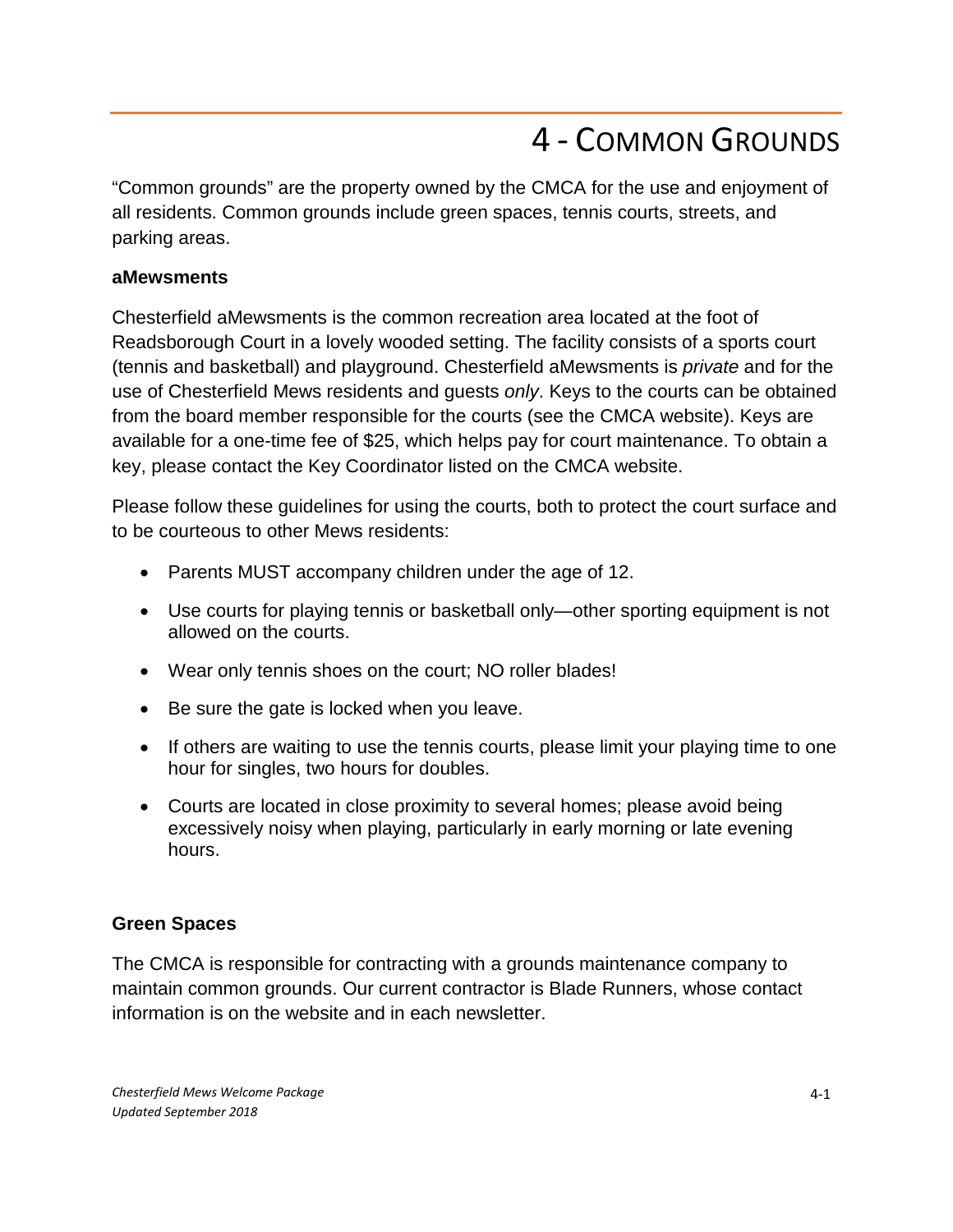Please do not cut or prune trees or shrubs on common grounds. Pruning is an art, and shrubs and trees can be easily damaged. If an unwanted tree, shrub, or other planting is interfering with your property,

please contact the board to resolve the situation.

To keep our community looking its best, please also keep all personal property inside your fence. Personal property includes toys, firewood, lumber, garbage cans, and lawn and garden utensils. To maintain security, ladders should always be stored indoors or locked.



### **Pets**

Please remember to pick up after your dog. Keep in mind that:

- Kids play on the grass and don't always pay attention to what they're walking in.
- You may walk your dog at night and won't always be able to see what *you're* walking in.
- Residents who don't have dogs want to enjoy the common areas, too.
- Rats and other rodents *love* dog droppings.

Please also be aware that Fairfax County leash laws apply in the Mews. Dogs must be on leases at all times.

### **Streets**

Guysborough Drive, up to and including the circle, is owned and under the control of the Virginia Department of Highways and Transportation. All other streets in the development are owned and maintained by the community. The CMCA contracts with a private company for maintenance of these roads, including snow and ice removal.

All street lights (also known as "Watchlights") in the community are maintained by Dominion Power. If you note a burned out light, requests can be phoned to Dominion's